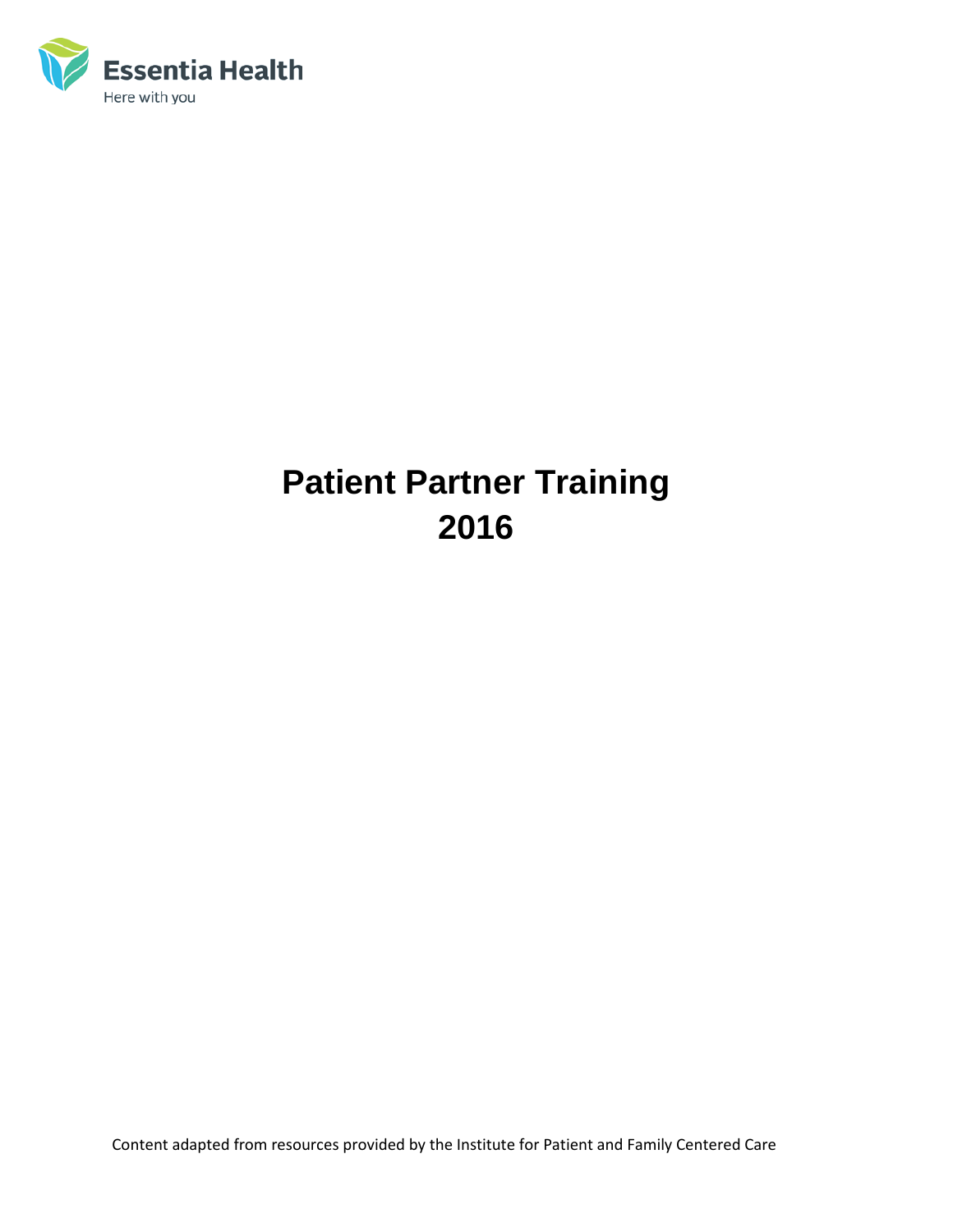

# **Patient and Family Centered Care**

- Patient- and family-centered care is an approach to health care that engages patients and their family members as respected partners, both in their private relationships with their caregivers and organizationally. As health care systems become patient- and family-centered, the culture changes from one that does things to and for patients to one which partners with patients and families to achieve a common goal and best outcomes.
- In a patient- and family-centered system, patients and families: are treated with respect and dignity; are given information in an affirming and useful way, empowering them to participate in shared decision making; are encouraged to participate in their care at level of their choosing; and are invited to collaborate with health care workers on an institution wide basis.
- The ultimate goals of designing a patient- and family-centered health care system are to: improve health outcomes for all patients; improve patient satisfaction; heighten the quality and safety of health care; and become better stewards of the health care dollar.

## **Four Core Concepts**

- **Respect & Dignity**: Health care practitioners listen to and honor patient and family perspectives and choices. Patient and family knowledge, values, beliefs, and cultural backgrounds are incorporated into the planning and delivery of care.
- **Information Sharing**: Health care practitioners communicate and share complete and unbiased information with patients and families in ways that are affirming and useful. Patients and families receive timely, complete, and accurate information in order to effectively participate in care and decision-making.
- **Participation**: Patients and families are encouraged and supported in participating in care and decision-making at the level they choose.
- **Collaboration**: Patients, families, health care practitioners, and leaders collaborate in policy and program development, implementation, and evaluation; in health care facility design; and in professional education, as well as in the delivery of care.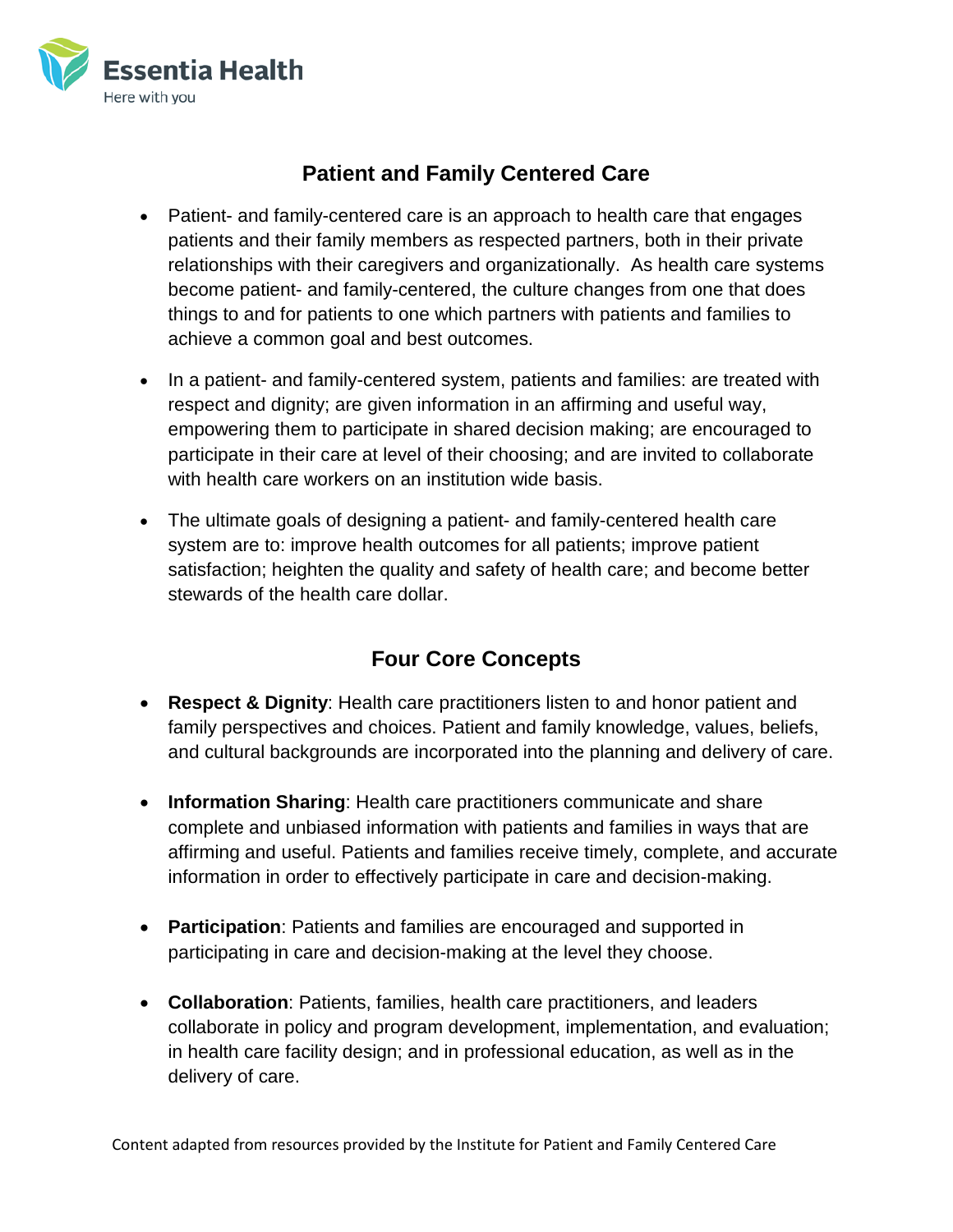

### **Essentia Health Values**

| Quality     | Respect | Stewardship |
|-------------|---------|-------------|
| Hospitality | Justice | Teamwork    |

### **Engaging Patients and Families as Partners**

#### **Benefits for patients and families**:

- Becoming more aware and better educated on the subject
- Gaining a better understanding of the health care system, including their organization
- Appreciating being part of the program, listened to, and having their opinions valued
- Becoming advocates for their organization
- Understanding how to be an active participant in their own health care
- Recognizing that collaboration with their providers through patient-centered care leads to better self-management of chronic conditions and improved adherence to medication regimens
- Learning to be advocates for their family and friends

#### **Benefits for health care organizations**:

- Learning what the priority concerns are for patients, which may not be what the organization selects
- Hearing directly from their customers, the patients and their families
- Transforming their culture toward patient- and family-centered care
- Developing programs and policies that are relevant to their patients' needs
- Improving consumer satisfaction, which leads to stronger patient loyalty
- Strengthening their community relations

#### **Benefits for health care providers**:

- Becoming more aware of the patient's perspective
- Learning to provide care from a patient- and family-centered approach
- Recognizing the role of other caregivers, such as family and friends
- Appreciating barriers—and opportunities—for patients that were previously not understood
- Identifying system issues that need to be addressed to provide patient- and familycentered care
- Receiving higher satisfaction ratings by their patients as they collaborate in a patientand family-centered care model

\*Adapted from the Agency for Healthcare Research and Quality (AHRQ).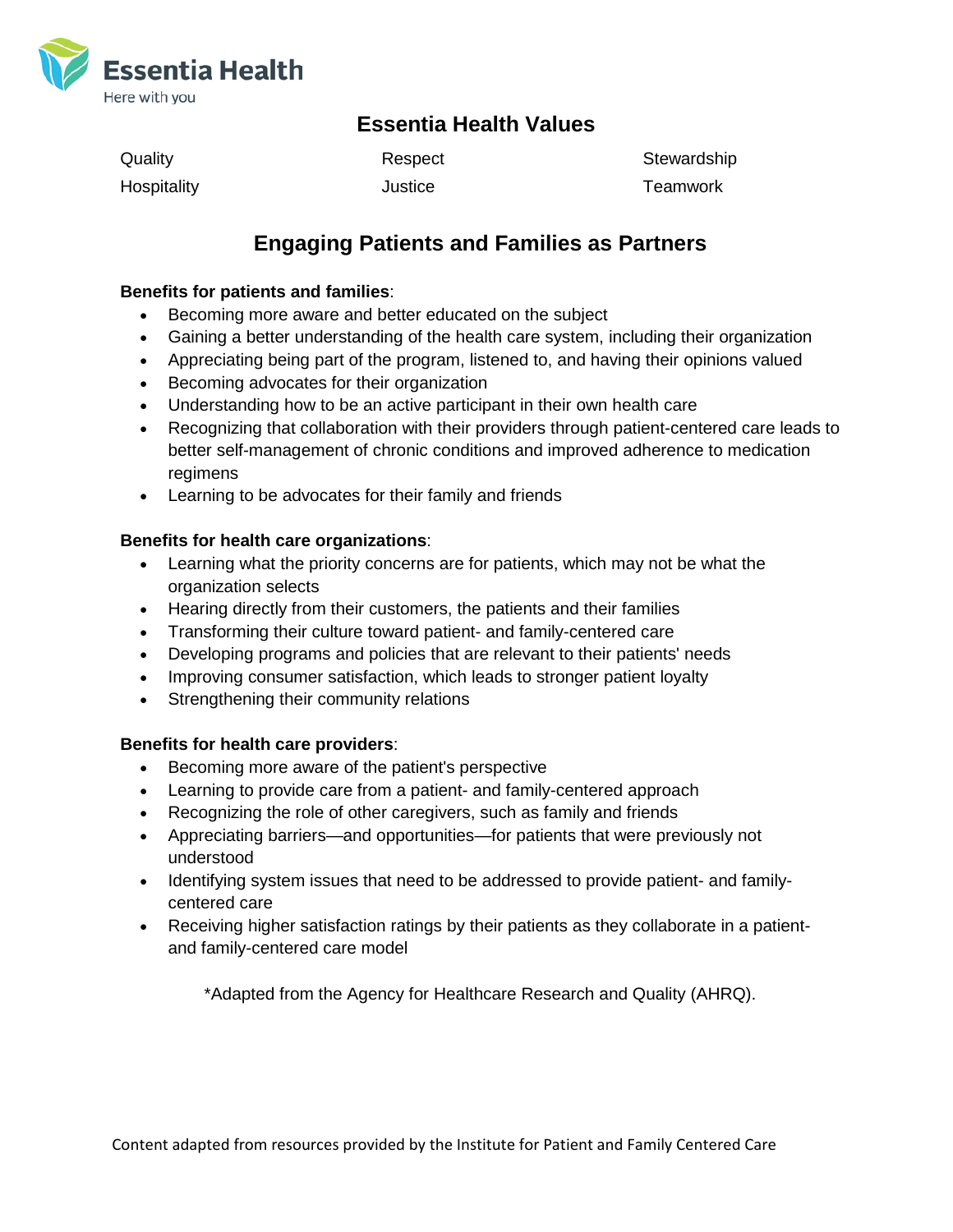

### **Patient- and Family-Centered Care at Essentia Health**

### **Patients and Families as Partners Program**

*The Patients and Families as Partners Program is a volunteer program that engages patients and families in three ways: as advisors, as mentors, and as educators. Participating in the Patients and Families as Partners Program provides Essentia Health patients and families an opportunity to partner with healthcare professionals in order to improve the patient and family experience and the overall quality of healthcare. The Patients and Families as Partners Program is designed to help bring about a culture of patient and family centered care at Essentia Health.*

*The following information offers a brief overview each leg of the Patients and Families as Partners Program.*

### **ADVISORS**

Patient and Family Advisors provide Essentia Health administration, providers and staff useful feedback about healthcare from patients' and families' points of view. Those who seek to be Advisors have strong communication skills and are able to share insights and experiencerelated information in ways that others can learn from them. Advisors may serve in a number of different capacities, including: Patient and Family Advisory Councils; unit or department-specific committees; and organizational committees or task forces, including the Patient Safety Committee. Time commitment varies according to level of involvement and availability.

### **MENTORS**

Patient and Family Mentors provide support to patients and/or family members who are experiencing a similar medical situation. Those who seek to be Mentors are able to see beyond their personal experiences; set and adhere to boundaries; and practice active listening. Mentors are assigned according to their personal medical experiences and may be asked to provide support in one-on-one or group settings. Time commitment varies according to level of involvement and availability.

### **EDUCATORS**

Patient and Family Educators share stories about their unique healthcare experiences in the hopes of building understanding and having an impact on the care delivered at Essentia Health. Those who seek to be Educators are able to speak confidently and effectively; share their stories constructively; and interact successfully with a diverse group of people. Educators may be asked to share their stories at staff education meetings; unit/department staff meetings; and community-based patient and family centered care presentations. Well-developed public speaking skills are required. Time commitment varies according to level of involvement and availability.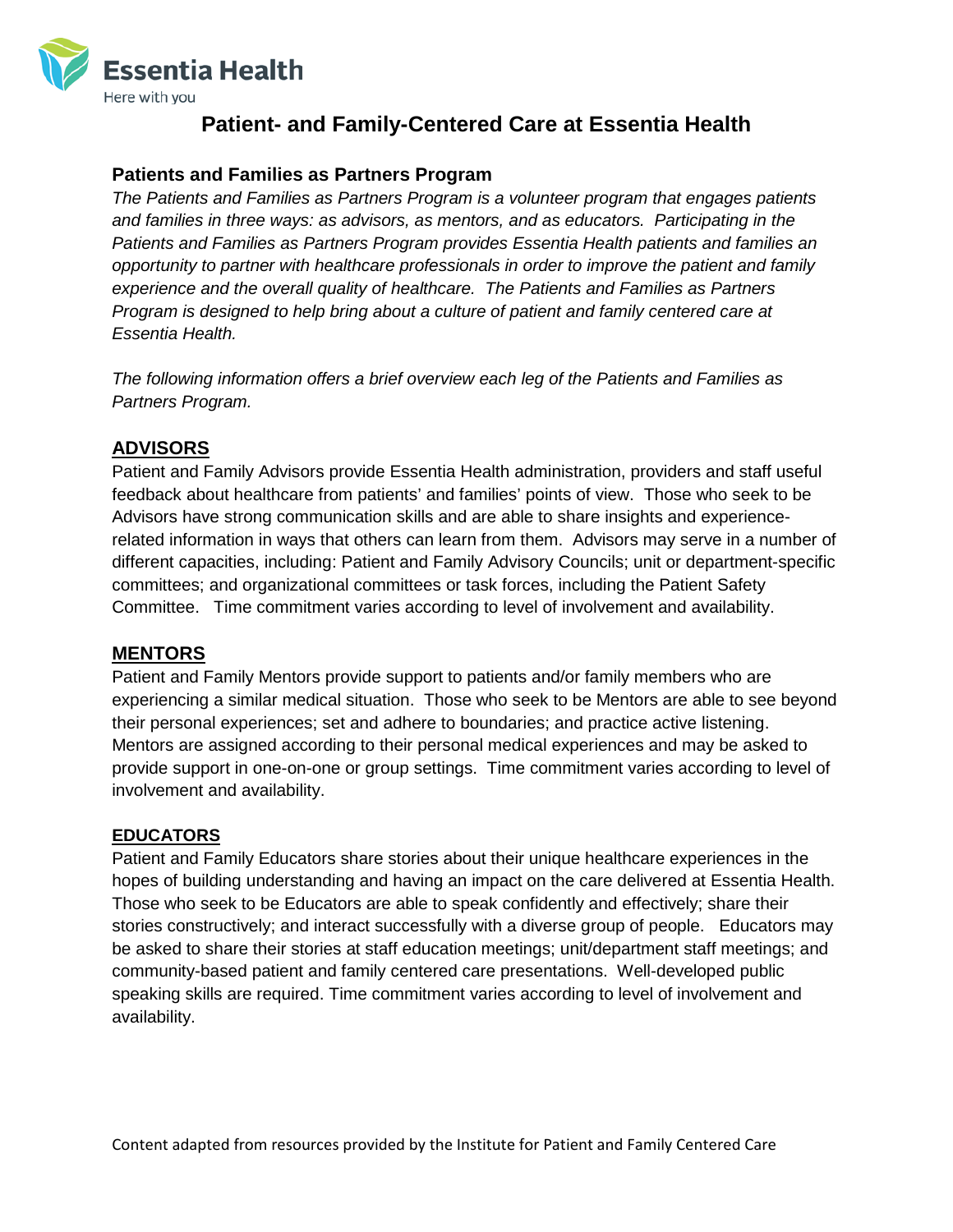

# **Advisory Councils**

### **What is a Patient and Family Advisory Council?**

An Advisory Council is an organized collaboration between patients/families and members of the health care system. Essentia Health, Patient and Family Advisory Councils advise our leaders and the healthcare team about a variety of topics, including:

- How to motivate patients to take an active part in their care
- How to improve the patient and family experience
- The best way to communicate with patients and families
- How to design an effective healthcare system, from services provided to facility design

#### **Who can serve on Advisory Councils?**

- Patients or family members who receive care at Essentia Health (*Essentia employees and their spouses/partners are not eligible for to participate as Advisors*)
- Patients or family members who are interested in sharing their experiences to improve care for everyone
- Patients or family members who listen well, can communicate in a group, and work well with others
- Patients or family members who respect the views of others and can relate to many different people

#### **What are the expectations for participation?**

- Complete the Patients and Families as Partners Training, which includes a background check (provided by Essentia)
- Regularly attend meetings (generally, councils meet on a monthly basis 10 times a year)
- Maintain an ability to address issues that affect all patients and families
- Share your health care experiences both good and bad to impact positive change
- Respect the privacy and confidentiality of the group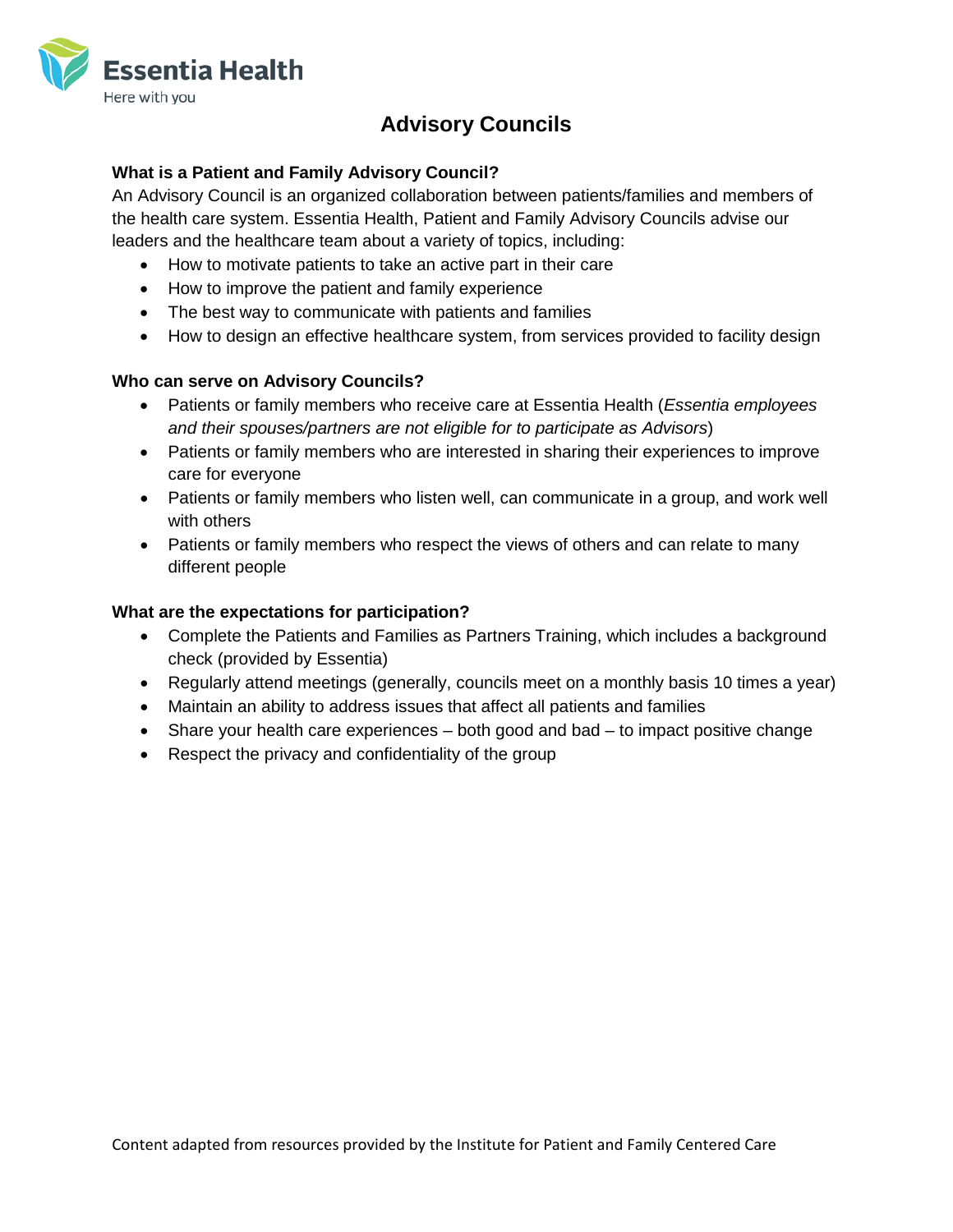

# **Patients and Families as Partners Essentia Health's Advisory Councils – East Region**

# **Primary Care: 11 Active Councils**

Family Advisory Council (Pediatric) Regional Primary Care **Superior** Ashland Spooner **Hermantown Hayward** Deer River **Sandstone** Virginia International Falls

# **Inpatient and Subspecialty Councils: 7 Councils**

Miller Dwan Rehab **Oncology** Heart & Vascular Behavioral Health Amberwing (Family Advisory) **Pharmacy** Birthplace/OB GYN

# **Advisory Council Structure**

Operational/Administrative Leaders Physicians/Providers Front Line Staff Patients and Family Members

\*Patients and families (Advisors) should not be outnumbered by staff.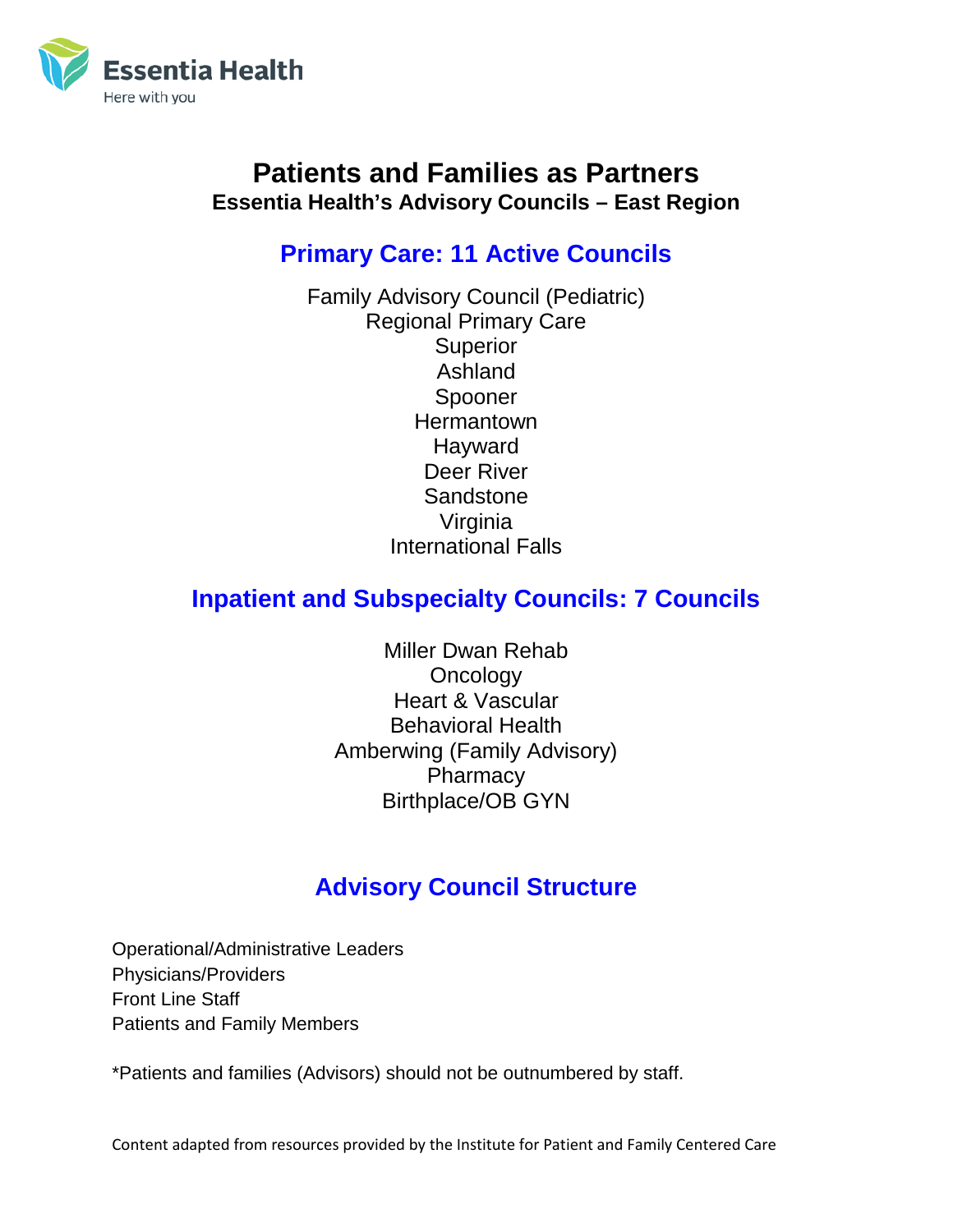

### **Health Insurance Portability and Accountability Act (HIPAA)**

- HIPAA stands for Health Insurance Portability and Accountability Act
- Information shared at Advisory Council meetings will be kept private and confidential
- Staff will share information about the feedback that is generated but will not share names or other identifying information
- When Advisors are on site for Advisory Council meetings, they become paraprofessionals and are expected to keep any patient information they observe confidential
- Identifiable information includes:
	- o Name, location (subdivisions smaller than state)
	- $\circ$  All elements of date, save for year, for dates directly related to an individual and all ages over 89
	- o Telephone, fax, and email addresses
	- o Social security numbers, medical record numbers, account numbers
	- o Vehicle identification numbers
	- o Serial numbers
- Private information can be found in written, electronic, oral, magnetic, or any other recorded forms
- Organizations and individuals can be liable for breaches of privacy; both can face substantial fines and be prosecuted
- We are required to notify patients when their privacy has been breached
- HIPAA laws apply to all physicians, providers, employees, students, volunteers, and those who perform work for Essentia Health
- If volunteers suspect a breach in privacy, they should report it to staff

### **How do volunteers comply with HIPAA regulations?**

- Ask for and look for only that information needed to do the job.
- Share only information that needs to be shared in a private place.
- If you work at a computer, turn it off when you leave. Never tell anyone your password.
- Do not leave computer unattended or share your password.
- Keep patient information face down and secure if leaving it unattended.
- Place all patient information in shredder receptacles when no longer needed. Receptacles are located in every nursing department and within volunteer services.
- Assure all patient information is concealed when delivering items such as flowers or mail.

## **How do I report a breach?**

Call Patient Relations/Risk Management at (218) 786-3091.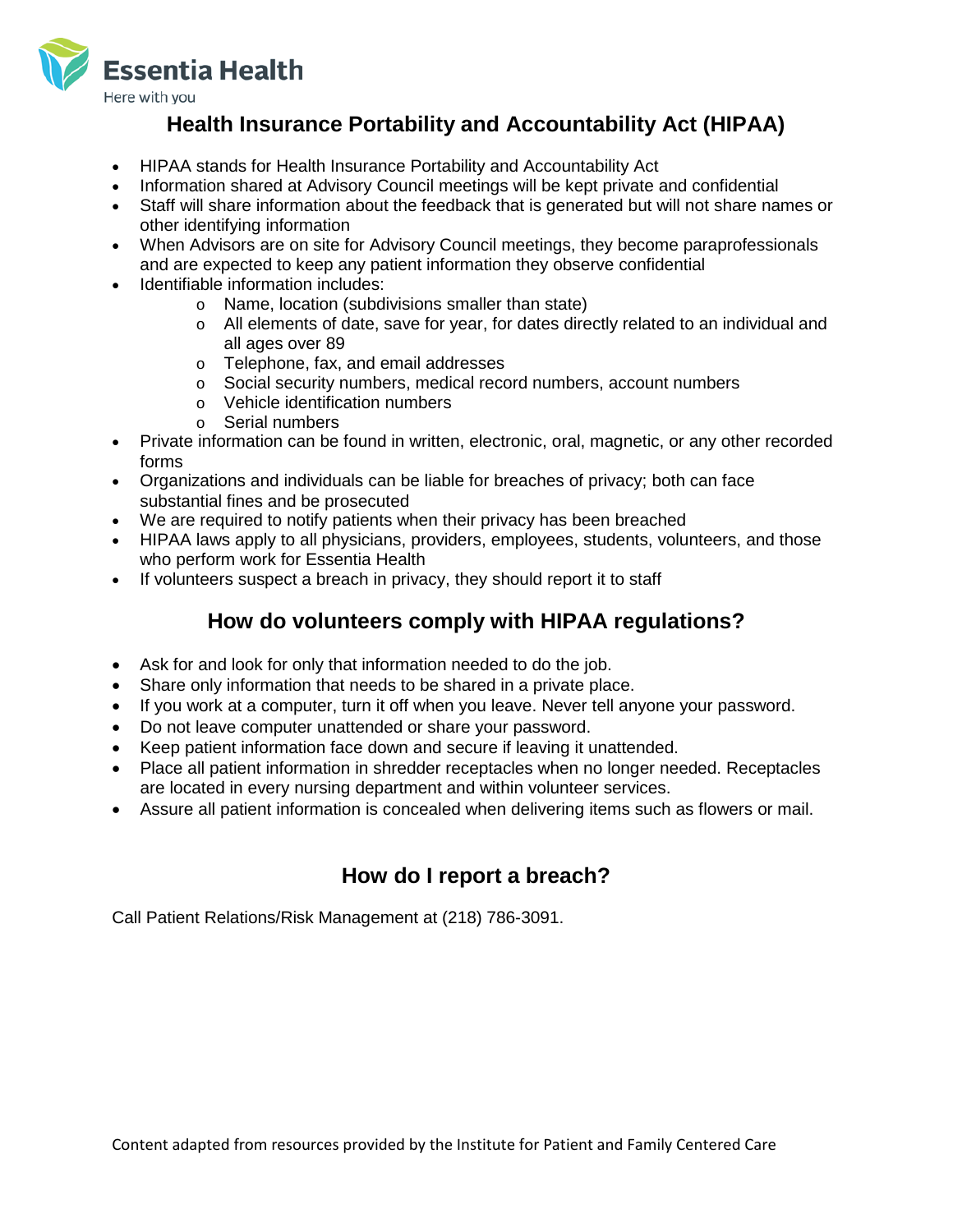

### **Purpose/Responsibility of the Advisory Council (Institute for Patient and Family Centered Care)**

- Serves as advisory resource to administration and staff of the organization or one of its programs
- Promotes improved relationships between patients, families, and staff.
- Provides a vehicle for communication between patients, families, and staff
- Provides a venue for patients and families to provide input into policy and program development
- Provides an opportunity for patients and families to review recommendations referred to the council by staff or administration
- Provides an opportunity for patients and families to actively participate in the development of new facilities and programs
- Channels information, needs, and concerns to staff and administration
- Actively helps implement change
- Provides input into the educational program for staff
- Collaborates as partners with staff, physicians, and administration in the planning and operation of specific programs
- Provides opportunities for staff to listen to their customers
- Provides a safe venue for patients and families to provide input in a setting where they are receiving care
- Serves as a coordinating mechanism for patients and families

# **Advisory Council Goals at Essentia Health**

- Strengthen communication and collaboration among patients, families, caregivers, and staff
- Advocate for, promote, and support the philosophy of patient and family centered care
- Foster accountability for a health care environment that is safe, accessible, and supportive
- Improve the coordination, consistency and quality of care provided to patients and their families throughout all inpatient and outpatient settings
- Provide input and feedback to Essentia Health's leadership, physicians and providers, and staff in planning and evaluating programs, policies, services, and facilities
- Promote activities or initiatives which serve to increase patient, family, and staff satisfaction throughout Essentia Health
- Facilitate a positive relationship between Essentia Health and the community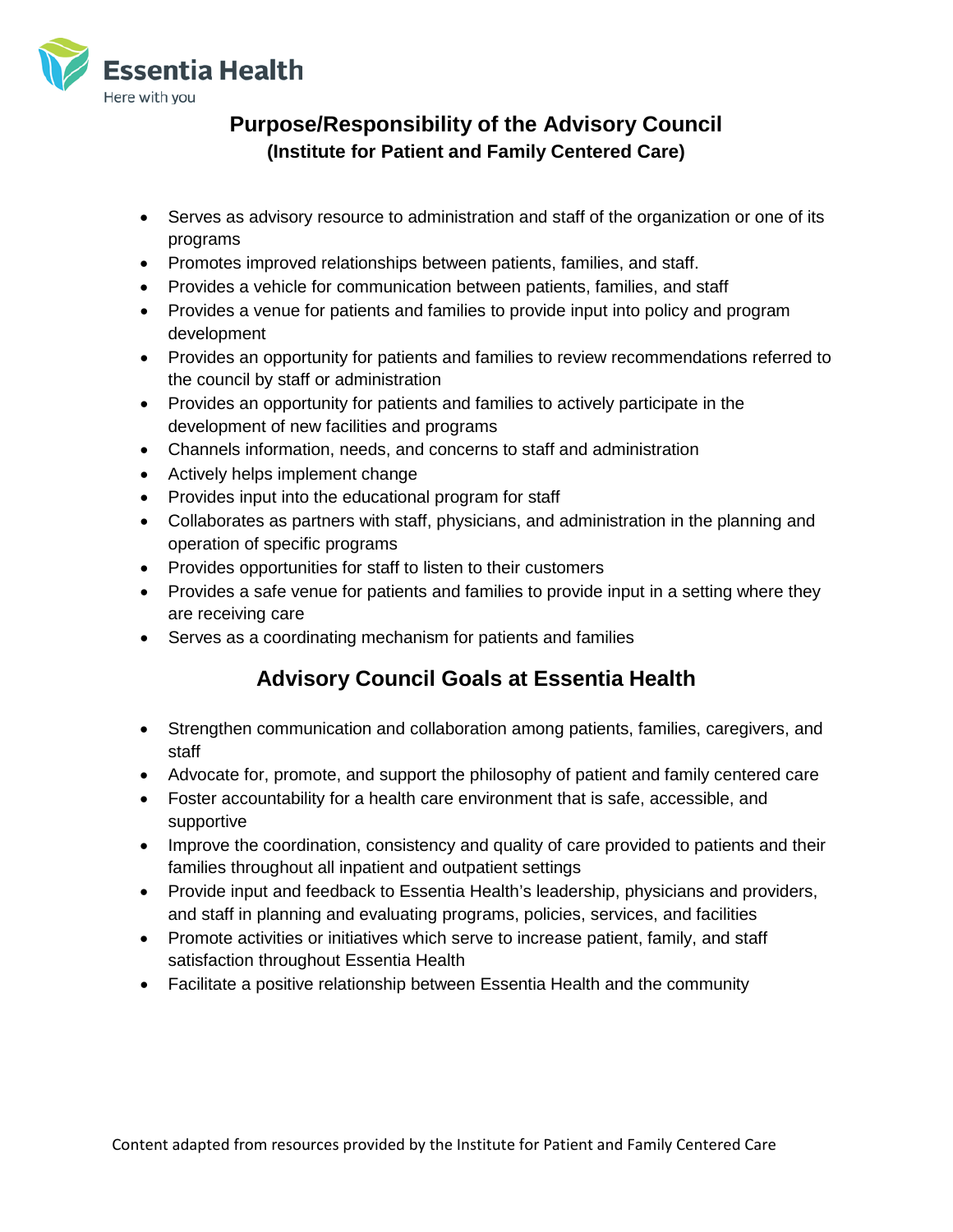

# **Guidelines for Effective Communication**

**We want to make the most of every opportunity we have to partner with patients and families. Using these tips for effective communication will empower us to have robust dialogue about important health care issues.**

### **Speak from Personal Experience**

• Stories are a powerful tool for bringing about understanding. Use your personal experiences to help impact positive change.

### **Respect the Views of Others**

• Everyone is entitled to his or her own opinion; respect the views of others, even if they don't agree with your own.

### **Watch your Body Language**

• We often say more with our bodies than we do with our voices. Keep your body language – facial expressions, hand gestures, and posture – in check.

### **Avoid Using Accusatory Language**

• "He did this" or "she thought that" are one sided accusations. Rather than assessing blame, frame your thoughts in the context of: "This is what happened and this is how it made me feel."

#### **Ask Questions for More Information**

• We've all heard the old adage: "there are no dumb questions." Always ask questions for clarification and to get more information.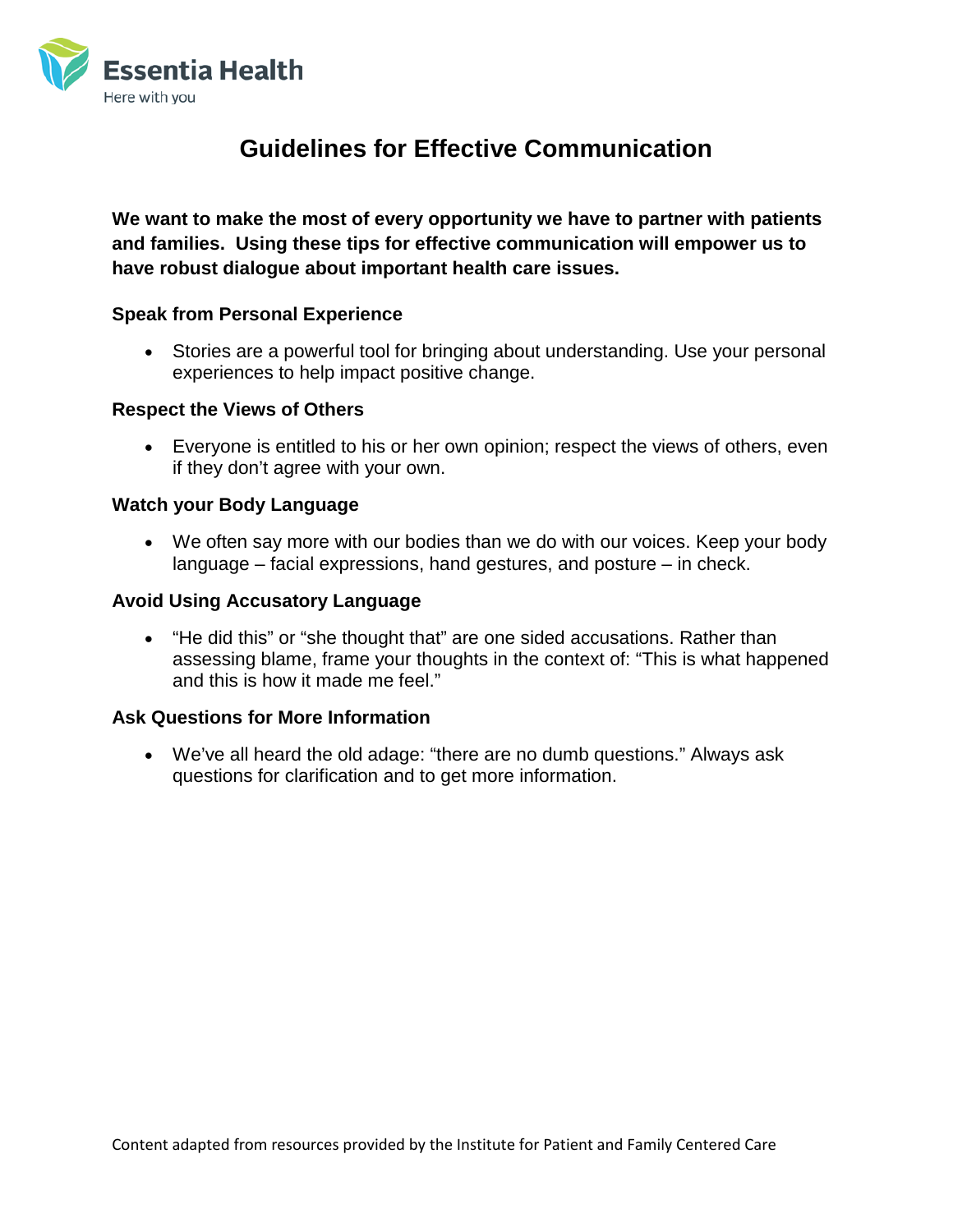

# **Behavioral Expectations**

- Communicate clearly and concisely
- Participate
- Listen carefully and avoid interrupting others
- Ask questions if clarification is needed
- Avoid jargon whenever possible
- Value the perspectives of others
- Allow others an opportunity to be heard
- Keep discussion and comments relevant to the issues being discussed
- Maintain a positive attitude
- Respect confidentiality at all times
- Acknowledge that there will be tensions, differing opinions and perceptions

# **Patient and Family Influenced Change**

- Parents Present at the Induction of Anesthesia Program (PPIA)
- "Support Person" badges in the ICUs
- Starlight Café
- Comfort Positioning
- My Health
- Communicating with Patients and Families
- Patient Perceptions re: Quality
- Facilities and Environment (e.g. remodel pediatric waiting rooms, benches and phones in skywalks, parking ramp, etc.)
- Signage and Wheelchair placement
- Development of Care Plans
- Reading material in waiting rooms
- Online Scheduling
- Website Design
- Importance of choosing a primary care physician
- Education materials
- How to help patients be more active in their care